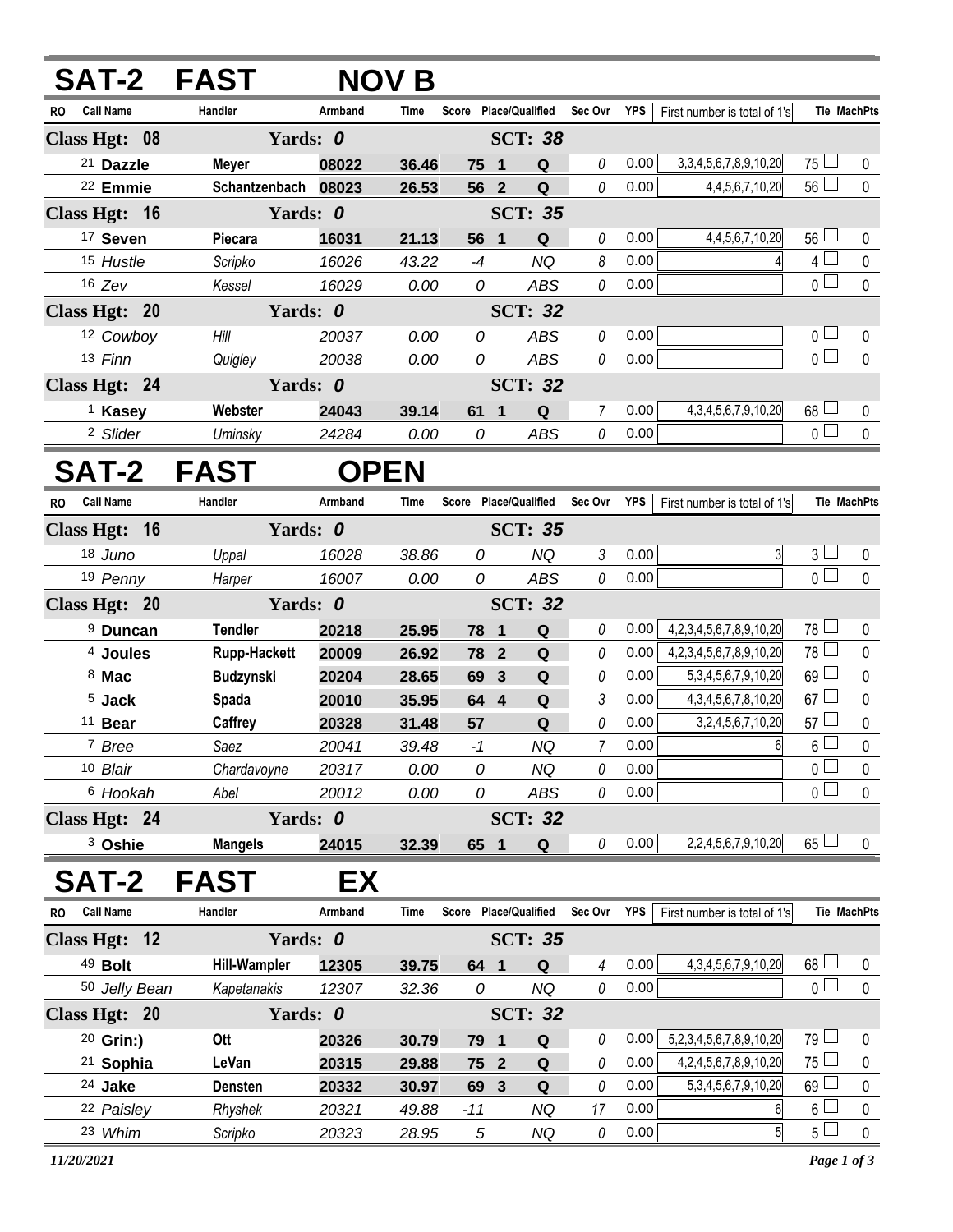| 25 Rain                       | Scripko             | 20333    | 38.57       | 0              |                         | <b>NQ</b>             | 6        | 0.00 | $6\overline{6}$                   | $_6$ $\Box$     | 0                  |
|-------------------------------|---------------------|----------|-------------|----------------|-------------------------|-----------------------|----------|------|-----------------------------------|-----------------|--------------------|
| Class Hgt: 24                 |                     | Yards: 0 |             |                |                         | <b>SCT: 32</b>        |          |      |                                   |                 |                    |
| 4 Carson                      | Durocher            | 24343    | 0.00        | 0              |                         | <b>NQ</b>             | 0        | 0.00 |                                   | 0 <sub>1</sub>  | 0                  |
| SAT-2 FAST                    |                     | MAS      |             |                |                         |                       |          |      |                                   |                 |                    |
| <b>Call Name</b><br><b>RO</b> | Handler             | Armband  | <b>Time</b> |                |                         | Score Place/Qualified | Sec Ovr  | YPS  | First number is total of 1's      |                 | <b>Tie MachPts</b> |
| <b>Class Hgt:</b><br>08       |                     | Yards: 0 |             |                |                         | <b>SCT: 38</b>        |          |      |                                   |                 |                    |
| 54 Teddy                      | <b>Hill-Wampler</b> | 08111    | 34.82       | 76             | $\overline{\mathbf{1}}$ | ${\bf Q}$             | 0        | 0.00 | 4, 3, 4, 5, 6, 7, 8, 9, 10, 20    | $76 \Box$       | 0                  |
| 53 Brazen                     | <b>Thompson</b>     | 08115    | 38.42       | 68 2           |                         | $\mathbf Q$           | 0        | 0.00 | 5, 3, 4, 5, 6, 7, 8, 10, 20       | 68              | $\mathbf 0$        |
| Class Hgt: 12<br>Yards: 0     |                     |          |             |                |                         | <b>SCT: 35</b>        |          |      |                                   |                 |                    |
| 48 Vette                      | Kolva               | 12159    | 29.39       | 80             | $\mathbf 1$             | ${\bf Q}$             | 0        | 0.00 | 6,2,3,4,5,6,7,8,9,10,20           | $80$ $\Box$     | 0                  |
| 39 Porsche                    | Kolva               | 12137    | 31.85       | 80             | $\overline{2}$          | Q                     | 0        | 0.00 | 6,2,3,4,5,6,7,8,9,10,20           | 80 <sup>2</sup> | 0                  |
| 42 BB                         | <b>Visco</b>        | 12134    | 34.96       | 80             | $\overline{3}$          | Q                     | 0        | 0.00 | 6,2,3,4,5,6,7,8,9,10,20           | 80 $\Box$       | 0                  |
| 41 Dodge                      | Rotelle             | 12131    | 29.46       | 78             | $\overline{\mathbf{4}}$ | Q                     | 0        | 0.00 | 6, 3, 4, 5, 6, 7, 8, 9, 10, 20    | 78 L            | 0                  |
| 43 Roger                      | Fitzgerald          | 12135    | 33.58       | 78             |                         | $\pmb{\mathsf{Q}}$    | 0        | 0.00 | 4, 2, 3, 4, 5, 6, 7, 8, 9, 10, 20 | $78$ $\Box$     | $\pmb{0}$          |
| 44 Brecker                    | <b>McCullough</b>   | 12149    | 33.17       | 77             |                         | ${\bf Q}$             | 0        | 0.00 | 5, 3, 4, 5, 6, 7, 8, 9, 10, 20    | 77 <sup>°</sup> | 0                  |
| 46 Pebbles                    | <b>Schmidt</b>      | 12153    | 26.50       | 76             |                         | ${\bf Q}$             | 0        | 0.00 | 4, 3, 4, 5, 6, 7, 8, 9, 10, 20    | $76\Box$        | 0                  |
| 47 JJ                         | <b>Meyer</b>        | 12162    | 32.66       | 75             |                         | Q                     | 0        | 0.00 | 3, 3, 4, 5, 6, 7, 8, 9, 10, 20    | $75\Box$        | 0                  |
| 40 Zor-el                     | <b>Bergmann</b>     | 12128    | 31.43       | 67             |                         | ${\bf Q}$             | 0        | 0.00 | 4,2,4,5,6,7,9,10,20               | $67$ $\Box$     | $\pmb{0}$          |
| 45 Fizz                       | Larson              | 12150    | 0.00        | 0              |                         | <b>ABS</b>            | $\theta$ | 0.00 |                                   | $\overline{0}$  | $\mathbf 0$        |
| <b>Class Hgt:</b><br>16       | Yards: 0            |          |             |                | <b>SCT: 35</b>          |                       |          |      |                                   |                 |                    |
| 35 Si                         | <b>Visco</b>        | 16198    | 32.46       | 80             | 1                       | $\mathbf Q$           | 0        | 0.00 | 6,2,3,4,5,6,7,8,9,10,20           | 80 <sup>1</sup> | 0                  |
| <sup>29</sup> Nell            | Lesko               | 16175    | 25.45       | 79             | $\overline{2}$          | Q                     | 0        | 0.00 | 5,2,3,4,5,6,7,8,9,10,20           | 79              | 0                  |
| 32 Lici                       | Cimprich            | 16182    | 35.05       | 79             | $\overline{3}$          | Q                     | 0        | 0.00 | 5,2,3,4,5,6,7,8,9,10,20           | 79 $\Box$       | 0                  |
| 28 Finn                       | <b>Bruno</b>        | 16169    | 29.03       | 78             | $\overline{4}$          | Q                     | 0        | 0.00 | 6, 3, 4, 5, 6, 7, 8, 9, 10, 20    | 78 <sup>°</sup> | 0                  |
| 30 Sadie                      | Baranowski          | 16177    | 43.22       | -8             |                         | <b>NQ</b>             | 8        | 0.00 |                                   | $\overline{0}$  | 0                  |
| 31 Hula                       | Ancona              | 16181    | 38.14       | $-3$           |                         | <b>NQ</b>             | 3        | 0.00 |                                   | 0 <sup>1</sup>  | 0                  |
| 34 Duffey                     | Ackley              | 16185    | 33.94       | 0              |                         | <b>NQ</b>             | 0        | 0.00 |                                   | $\overline{0}$  | 0                  |
| 27 Flash                      | Farquhar            | 16165    | 0.00        | 0              |                         | <b>ABS</b>            | 0        | 0.00 |                                   | $\overline{0}$  | 0                  |
| Class Hgt: 20                 |                     |          |             | <b>SCT: 32</b> |                         |                       |          |      |                                   |                 |                    |
| 7 Phire                       | <b>Bronson</b>      | 20213    | 27.76       | 80             | $\mathbf{1}$            | Q                     | 0        | 0.00 | 6,2,3,4,5,6,7,8,9,10,20           | $80$ $\Box$     | $\pmb{0}$          |
| <sup>8</sup> Tessa            | <b>Turner</b>       | 20223    | 27.80       | 80             | $\overline{2}$          | Q                     | 0        | 0.00 | 6,2,3,4,5,6,7,8,9,10,20           | $80\Box$        | $\pmb{0}$          |
| <sup>6</sup> Bindi            | <b>Sturtz</b>       | 20211    | 28.50       | 80             | $\mathbf{3}$            | Q                     | 0        | 0.00 | 6,2,3,4,5,6,7,8,9,10,20           | $80$ $\Box$     | $\pmb{0}$          |
| <sup>9</sup> Scout            | Cierpiszewski       | 20229    | 30.71       | 80             | $\overline{\mathbf{4}}$ | Q                     | 0        | 0.00 | 6,2,3,4,5,6,7,8,9,10,20           | 80 <sup>2</sup> | 0                  |
| <sup>12</sup> Declan          | Minnella            | 20248    | 27.81       | 78             |                         | Q                     | 0        | 0.00 | 6, 3, 4, 5, 6, 7, 8, 9, 10, 20    | 78              | 0                  |
| <sup>11</sup> Lacy            | <b>Dauer</b>        | 20238    | 27.97       | 78             |                         | Q                     | 0        | 0.00 | 4, 2, 3, 4, 5, 6, 7, 8, 9, 10, 20 | 78 L            | 0                  |
| <sup>10</sup> Grayson         | Reinhardt           | 20234    | 30.14       | 78             |                         | Q                     | 0        | 0.00 | 6, 3, 4, 5, 6, 7, 8, 9, 10, 20    | 78              | $\pmb{0}$          |
| 13 Trixie                     | <b>Parrett</b>      | 20253    | 28.20       | 76             |                         | Q                     | 0        | 0.00 | 4, 3, 4, 5, 6, 7, 8, 9, 10, 20    | $76\Box$        | 0                  |
| <sup>5</sup> Kipper           | Carson              | 20266    | 30.57       | 76             |                         | Q                     | 0        | 0.00 | 4, 3, 4, 5, 6, 7, 8, 9, 10, 20    | 76 L            | 0                  |
| <sup>16</sup> Maven           | Rhyshek             | 20265    | 26.22       | 74             |                         | Q                     | 0        | 0.00 | 3,2,4,5,6,7,8,9,10,20             | 74 L            | 0                  |
| <sup>15</sup> 'NSync          | <b>Schmitter</b>    | 20262    | 31.97       | 72             |                         | Q                     | 0        | 0.00 | 5,2,3,4,5,6,8,9,10,20             | 72 L            | $\pmb{0}$          |
| 14 Butter                     | Lesinski            | 20259    | 0.00        | 0              |                         | <b>NQ</b>             | 0        | 0.00 |                                   | $\overline{0}$  | $\pmb{0}$          |
| 19 Dare                       | Carson              | 20313    | 44.70       | -9             |                         | NQ                    | 12       | 0.00 | $\overline{3}$                    | $3^{\square}$   | $\pmb{0}$          |
| 17 Kaio                       | Minnella            | 20320    | 25.17       | $\sqrt{5}$     |                         | <b>NQ</b>             | 0        | 0.00 | $5\overline{)}$                   | 5 <sup>L</sup>  | $\pmb{0}$          |
| 18 Ruger                      | Barnes              | 20322    | 30.97       | $\overline{c}$ |                         | <b>NQ</b>             | 0        | 0.00 | $\overline{2}$                    | $2^{\square}$   | $\pmb{0}$          |